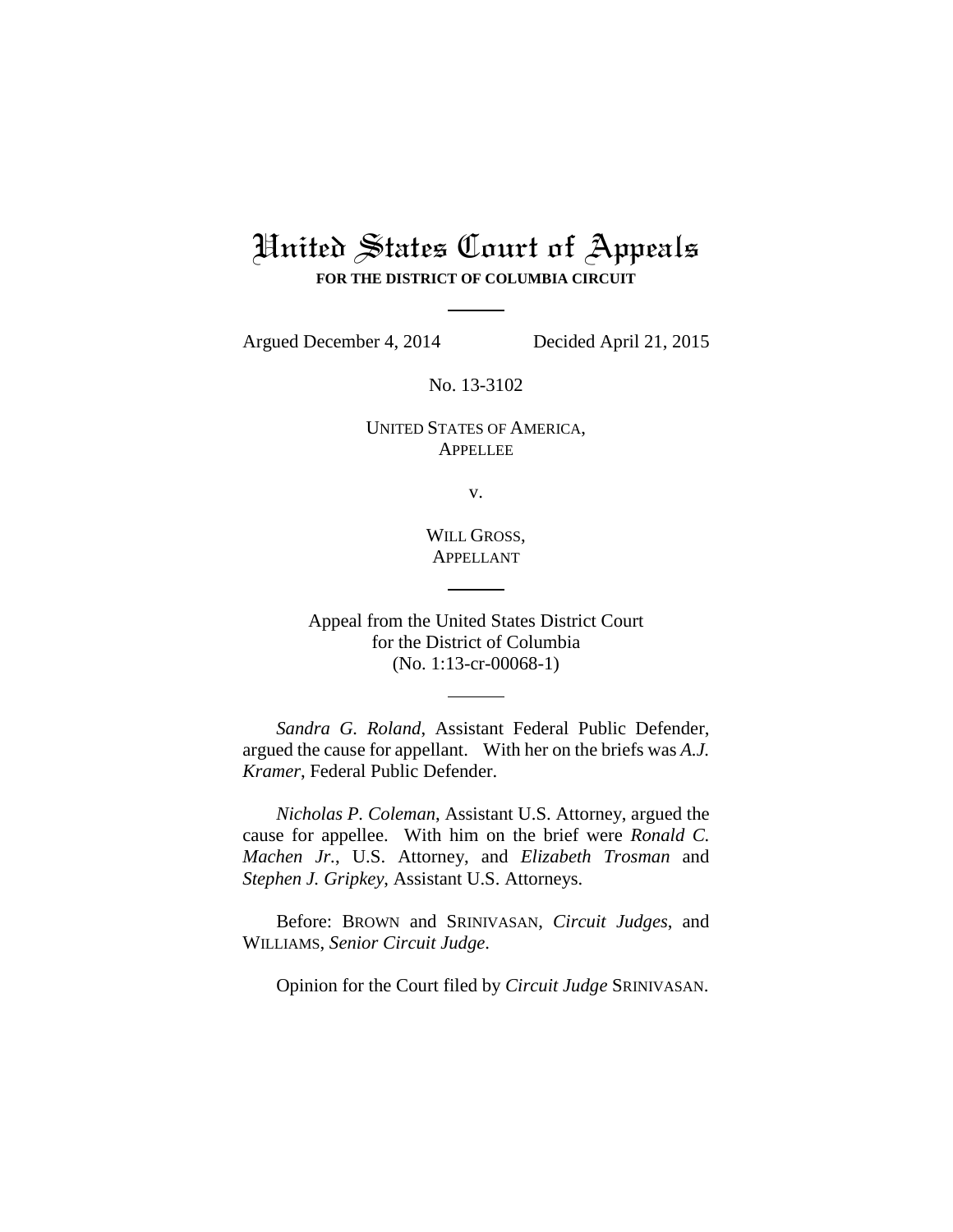## Concurring opinion filed by *Circuit Judge* BROWN.

SRINIVASAN, *Circuit Judge*: Appellant Will Gross was indicted on one count of unlawful possession of a firearm by a convicted felon, in violation of 18 U.S.C.  $\S$  922(g)(1). Gross filed a motion to suppress the firearm, arguing that its discovery on his person was the fruit of an unlawful seizure. The district court denied the motion, reasoning that Gross had not been seized when officers approached him and asked if he was carrying a gun. The case then proceeded to trial, culminating in Gross's conviction. Gross now appeals the denial of his motion to suppress, arguing that officers subjected him to an unlawful seizure before finding the gun. We conclude that no unlawful seizure occurred, and we therefore affirm.

I.

On the evening of February 4, 2013, four officers of the Washington, D.C. Metropolitan Police Department's Gun Recovery Unit drove along the 4000 block of 9th Street, S.E. The officers were working on "gun patrol," which involved "[r]iding through the area looking to see if [they] could recover any guns." Mot. Hr'g Tr. 40 (June 17, 2013). The officers' car was unmarked, but each officer wore a tactical vest that said "police" in large letters on the front and back. Officer Jason Bagshaw drove the vehicle and Officer Jordan Katz rode in the rear driver-side seat. Two other officers—whose conduct is not at issue—sat in the passenger-side seats.

Around 7 p.m., the officers came across appellant Gross on 9th Street as he walked along the sidewalk to the left of the car. When the officers reached the corner of 9th and Bellevue Street, they turned left onto Bellevue. Gross also turned onto Bellevue and continued to travel in the same direction as the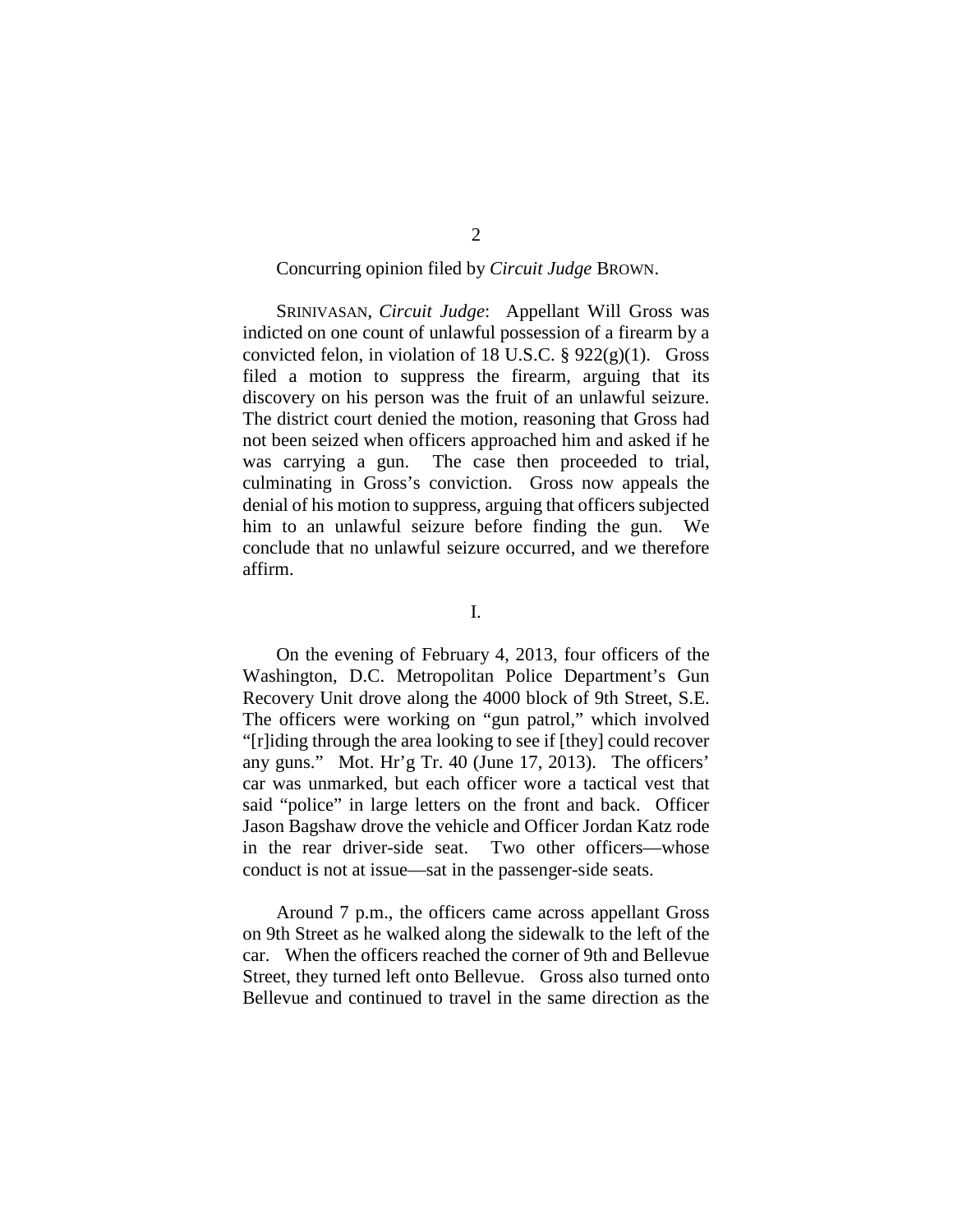officers. Officer Bagshaw slowed the car as it moved next to Gross and shined a flashlight on Gross to get his attention. Officer Bagshaw then called out to Gross from the car, "[H]ey, it is the police, how are you doing? Do you have a gun?" *Id*. at 10. Gross stopped, but did not answer, and Officer Bagshaw stopped the car to remain parallel with Gross. Bagshaw then asked Gross, "Can I see your waistband?" *Id*. at 12. Still not speaking, Gross responded by lifting his jacket slightly to show his left side, looking back over his shoulder in the process. Officer Bagshaw, apparently satisfied with the interaction, began to roll the car forward.

Officer Katz, however, asked Officer Bagshaw to stop the car. Suspicious of Gross, Officer Katz opened the driver-side rear door and asked, while stepping out of the vehicle, "[H]ey man, can I check you out for a gun?" *Id*. at 15. As soon as Officer Katz began to exit the car, Gross turned and ran back towards 9th Street. Officer Katz gave chase. He observed Gross patting his right side with his hand as he ran, behavior that Officer Katz later testified "can mean someone is trying to hold a gun in their waistband." *Id*. at 15-16. Officer Katz also smelled PCP while pursuing Gross. After a short chase, Officer Katz apprehended Gross. With Gross in handcuffs, Officer Katz performed a frisk and recovered a .40-caliber semiautomatic handgun from underneath Gross's waistband.

After his indictment, Gross filed a motion to suppress the handgun on the ground that its recovery derived from an unlawful seizure. At the motion hearing, Officer Katz testified about his recollections of the encounter with Gross, describing both his actions and those of Officer Bagshaw. After hearing Officer Katz's testimony and arguments from both sides, the district court denied Gross's motion. The court reasoned that no Fourth Amendment seizure occurred until after Gross fled because nothing to that point would have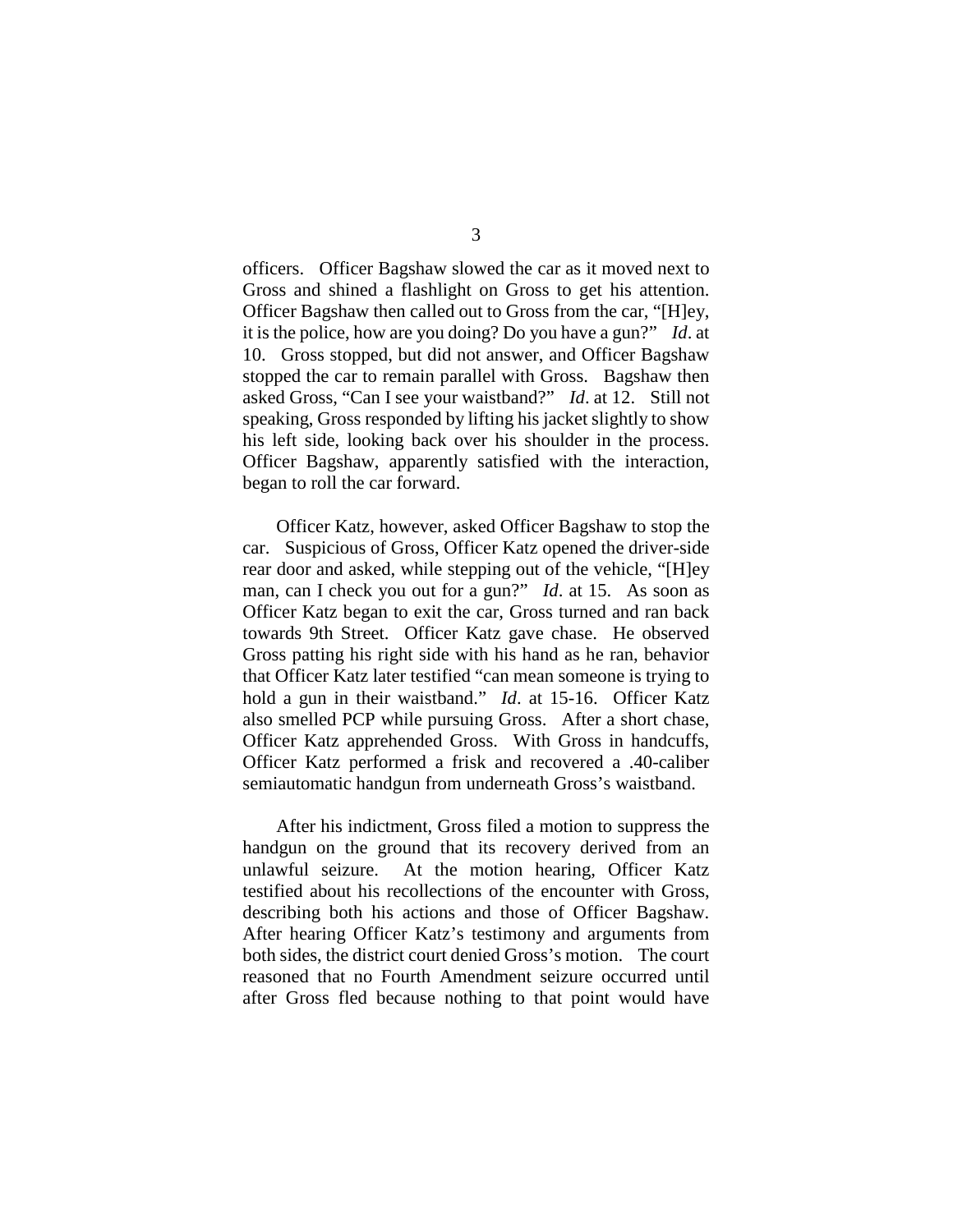indicated to a reasonable person that he lacked freedom to disregard the officers' questions and walk away. The court concluded that Gross's flight, when considered in conjunction with his other behavior, provided the officers with reasonable grounds to detain him and conduct a pat-down frisk for weapons.

After the district court denied his motion to suppress, Gross waived his right to a jury trial and proceeded to a bench trial. The district court found Gross guilty and sentenced him to twenty-one months of imprisonment followed by three years of supervised release. Gross now appeals the district court's denial of his suppression motion.

## II.

Gross argues that the district court erred in denying his motion to suppress the handgun found on his person. According to Gross, he was subjected to an unlawful seizure when Officer Bagshaw asked if he was carrying a gun and would reveal his waistband. The government argues that Gross is barred from raising that seizure argument on appeal because he failed to raise it with adequate specificity in the district court. We decline to resolve whether Gross forfeited his argument. We instead conclude that, even assuming Gross adequately preserved the argument he now presses, his unlawful-seizure argument fails on the merits.

The Fourth Amendment guarantees the "right of the people to be secure in their persons . . . against unreasonable searches and seizures." U.S. Const. amend. IV. The prohibition against unreasonable seizures requires that all seizures, even ones involving "only a brief detention short of traditional arrest," be founded upon reasonable, objective justification. *United States v. Brignoni-Ponce*, 422 U.S. 873,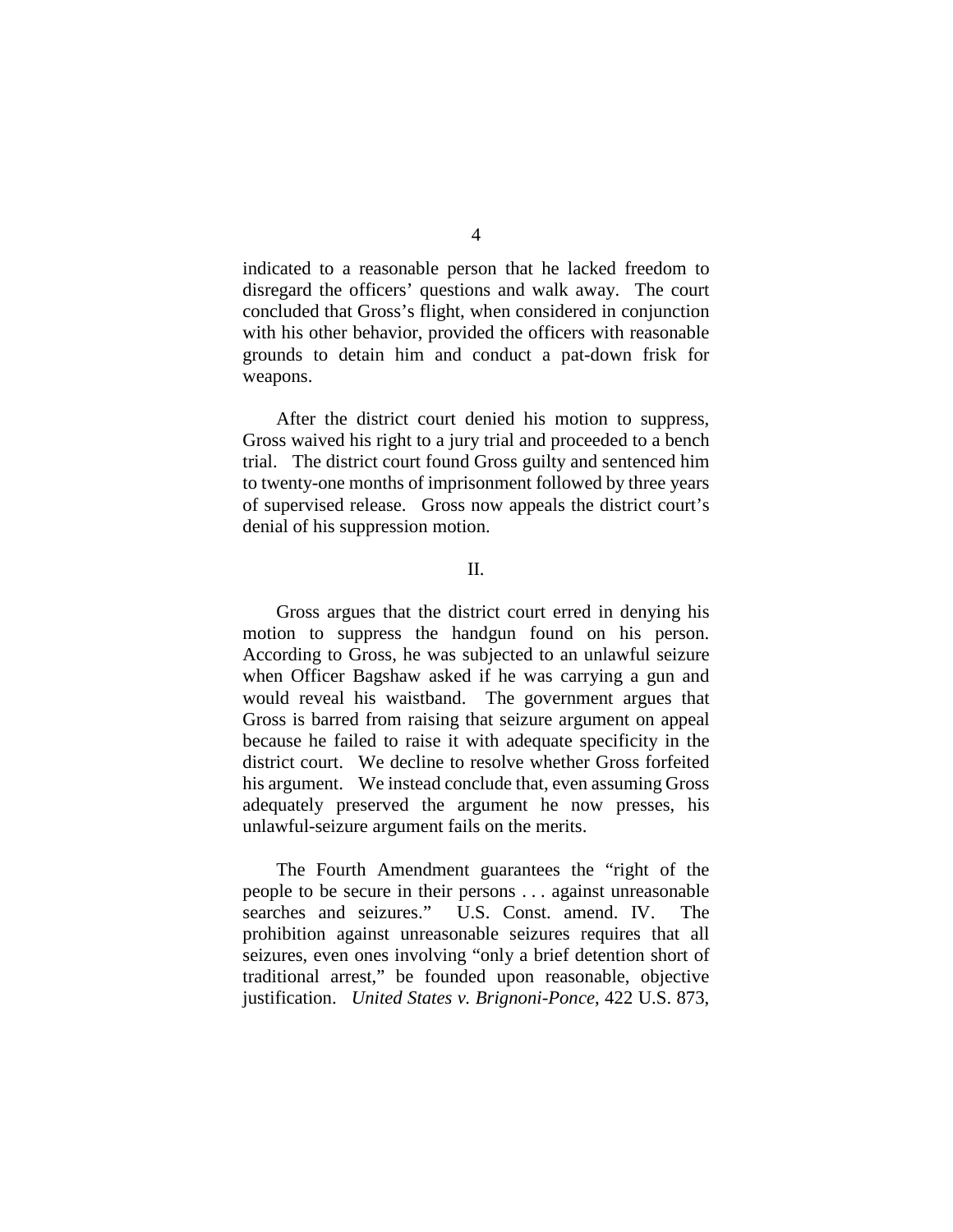878 (1975). But not all interactions between police officers and citizens amount to a "seizure" for Fourth Amendment purposes.

A Fourth Amendment seizure occurs only when an officer, "by means of physical force or show of authority, has in some way restrained the liberty of a citizen." *Terry v. Ohio*, 392 U.S. 1, 19 n.16 (1968). Unless "a reasonable person would have believed that he was not free to leave," no seizure will have taken place. *United States v. Maragh*, 894 F.2d 415, 418 (D.C. Cir. 1990) (quoting *Michigan v. Chesternut*, 486 U.S. 567, 573 (1988)). That "reasonable person" test asks, "not . . . what the defendant himself . . . thought, but what a reasonable man, innocent of any crime, would have thought had he been in the defendant's shoes." *United States v. Goddard*, 491 F.3d 457, 460 (D.C. Cir. 2007) (per curiam).

Gross argues that he was subjected to a Fourth Amendment seizure when Officer Bagshaw, speaking to him from the police car, asked if he was carrying a gun and would expose his waistband. Right out of the gate, Gross's argument runs into the settled principle that a "seizure does not occur simply because a police officer approaches an individual and asks a few questions." *Florida v. Bostick*, 501 U.S. 429, 434 (1991). Even when officers "have no basis for suspecting a particular individual, they may generally ask questions of that individual . . . as long as the police do not convey a message that compliance with their requests is required." *Id.* at 435. And "[w]hile most citizens will respond to a police request, the fact that people do so, and do so without being told they are free not to respond, hardly eliminates the consensual nature of the response." *United States v. Drayton*, 536 U.S. 194, 205 (2002).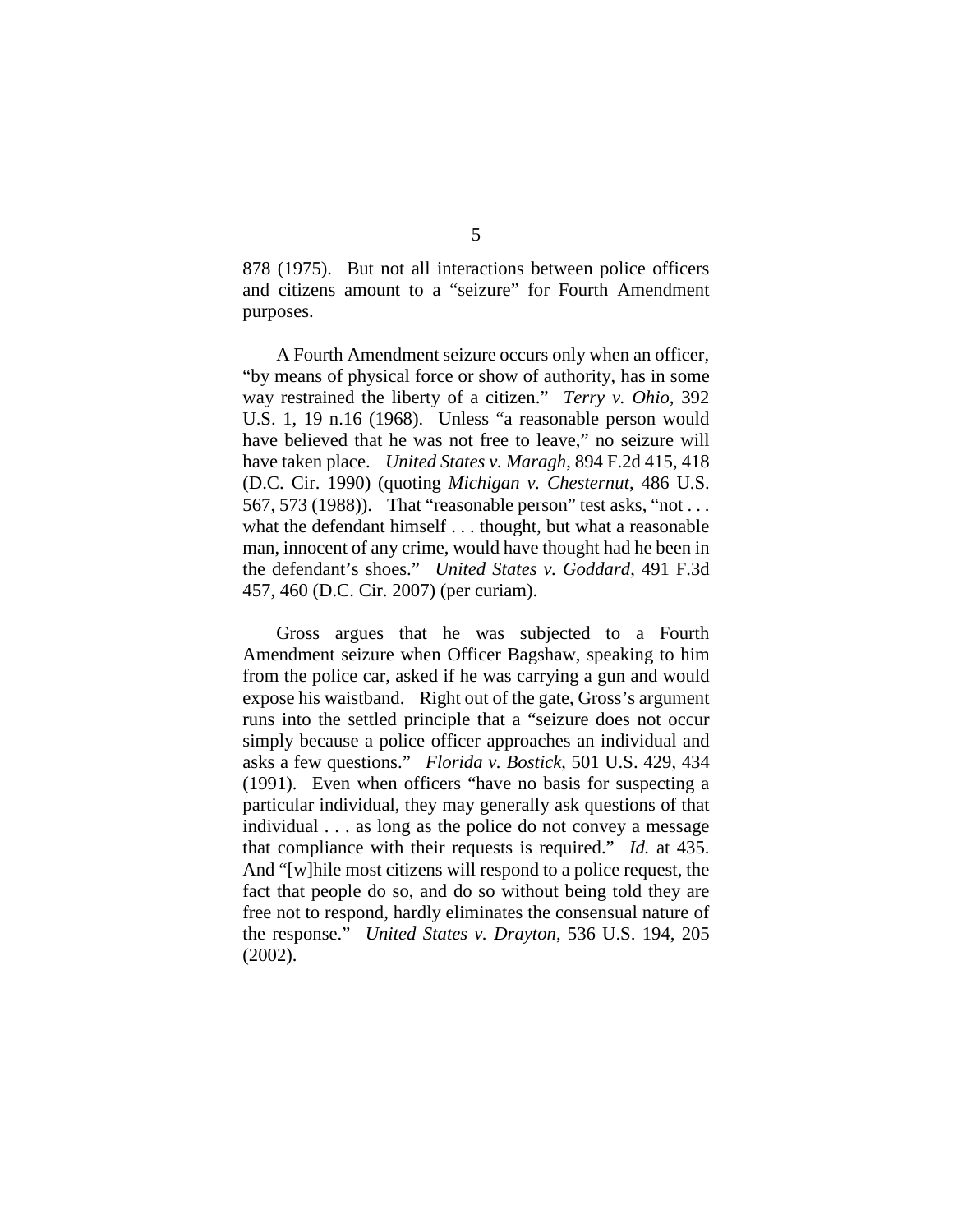Gross contends that a reasonable, innocent person nonetheless would have considered his encounter with Officer Bagshaw to be nonconsensual in light of the particular circumstances. Gross emphasizes three factual considerations in support of his argument: (i) there were four officers in the car, each of whom wore a tactical vest; (ii) the officers followed Gross; and (iii) Officer Bagshaw's questions were accusatory, implying that Gross could not leave until he proved his innocence (i.e., that he did not possess a gun). Because we consider "the totality of the circumstances" in assessing whether there was a seizure, *see Samson v. California*, 547 U.S. 843, 848 (2006), we examine the particular factual considerations emphasized by Gross in the context of the overall effect of the encounter. We conclude that the circumstances are materially indistinguishable from those in cases in which our court, or the Supreme Court, has determined that no seizure took place. Those decisions compel the same outcome here.

Gross initially points to the fact that four officers were present in the car and that the officers wore tactical vests marked "police." We confronted comparable circumstances in *United States v. Goddard*, 491 F.3d 457. There, four officers exited their police car and approached the defendants while wearing badges and jackets marked with a police logo. *See id.* at 459. We concluded that those circumstances did not amount to a seizure. As we explained, "the presence of multiple officers" wearing "[police] gear, including guns and handcuffs," does not "automatically mean that a stop has occurred." *Id.* at 461. The circumstances of this case are, if anything, less suggestive of a seizure than those in *Goddard*. Here, all four officers remained in a car separated from Gross by one lane of traffic during Officer Bagshaw's questioning. And while the officers carried weapons, there is no indication that the weapons were visible to Gross from the sidewalk.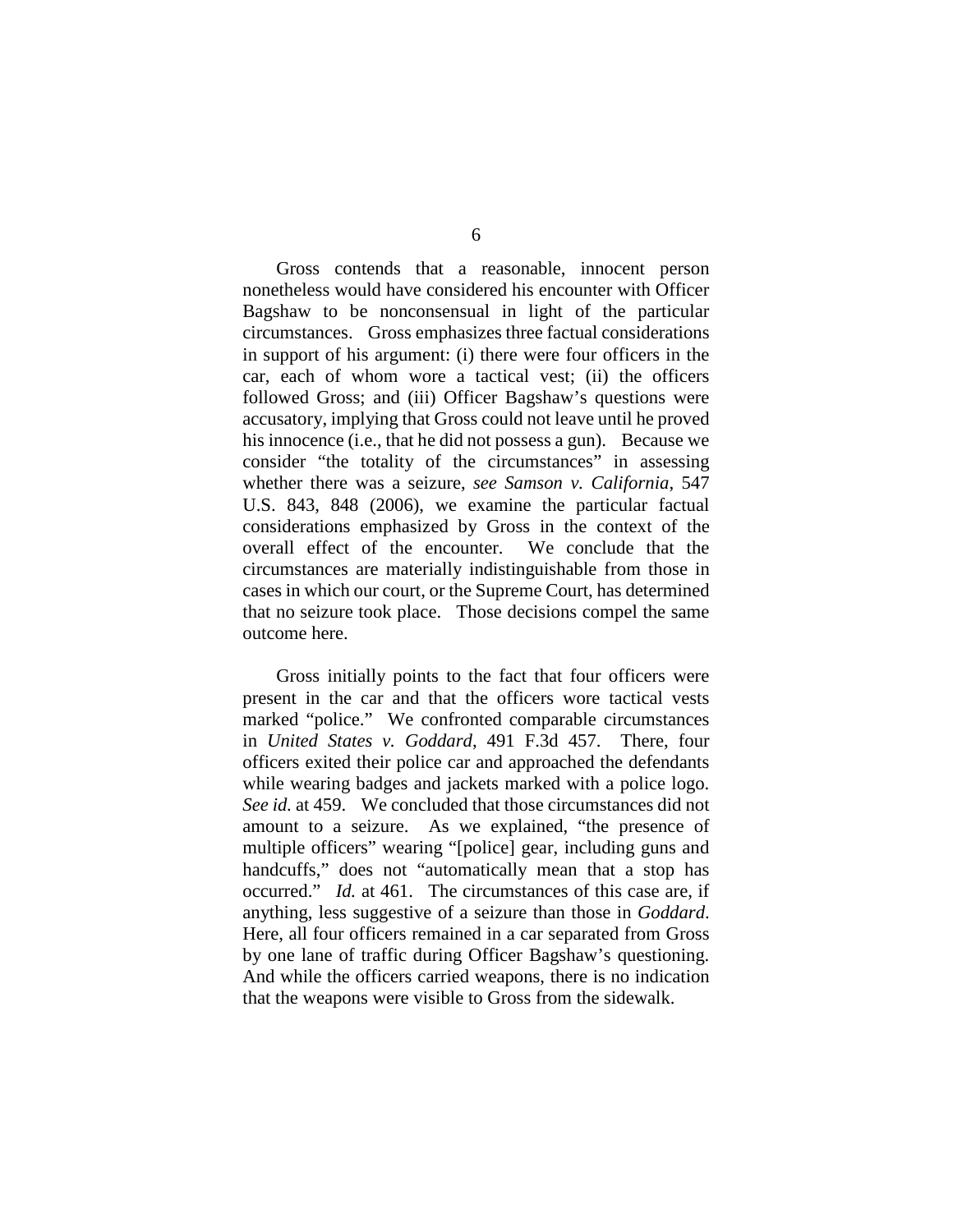The officers' "following" of Gross likewise did not convert the encounter into a seizure. Testimony from the motion hearing showed that the officers merely turned in the same direction as Gross and then slowed their car for a few seconds as it passed next to him across one lane of traffic. In *Michigan v. Chesternut*, 486 U.S. 567, the Supreme Court concluded that no seizure had occurred when four officers in a police car "accelerated to catch up with a running pedestrian and drove parallel to him for a short while." *Goddard*, 491 F.3d at 461 (describing *Chesternut*). Although the "presence of a police car might be 'somewhat intimidating,'" *id.* at 461 (quoting *Chesternut*, 486 U.S. at 575), the act of approaching a person in a police car "does not constitute a seizure where the officers [do] not use their siren or flashers, [do] not command the [person] to stop, [do] not display their weapons, and [do] not drive aggressively to block or control the [person's] movement," *id.* Just as in *Chesternut* and *Goddard*, the officers did none of that in this case.

With regard to the questions posed by Officer Bagshaw, the "nature of a police officer's question[s]" can bear on whether a person has been seized. *Gomez v. Turner*, 672 F.2d 134, 146 (D.C. Cir. 1982). Questions alone, however, ordinarily do not amount to a "show of authority" sufficient to constitute a seizure. Gross points to cases in which direct *accusations* of criminal conduct by officers have weighed in favor of finding a seizure. *See, e.g.*, *United States v. Tyler*, 512 F.3d 405 (7th Cir. 2008). But Officer Bagshaw's questions ("Do you have a gun?", "Can I see your waistband?") did not accuse Gross of possessing a gun or committing a crime.

The Supreme Court's decision in *United States v. Drayton*, 536 U.S. 194, is instructive. The Court held that no seizure had taken place when multiple officers wearing visible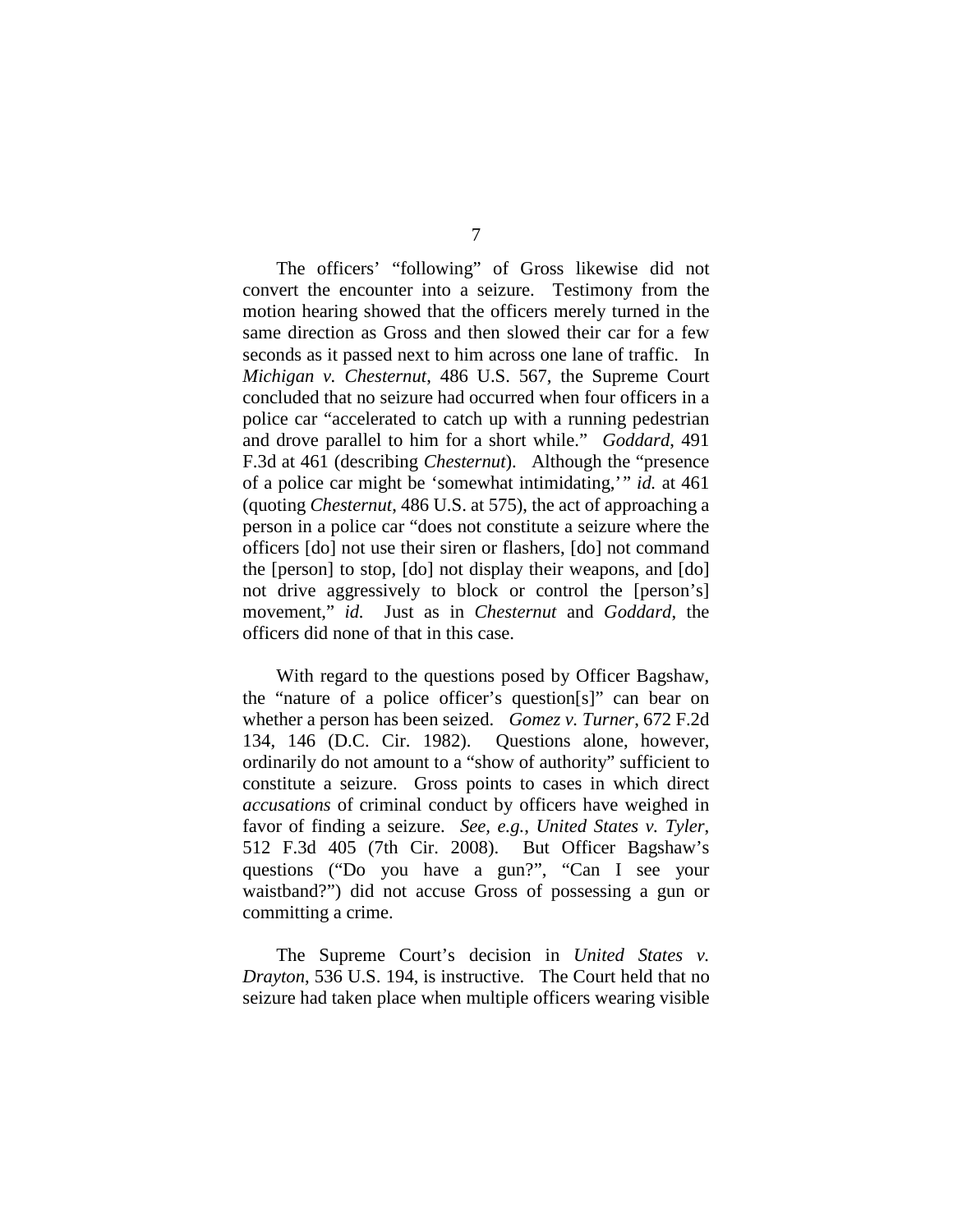badges boarded a bus and asked passengers numerous questions. *Id*. at 198-99. Of particular salience, one officer asked if a passenger "had any weapons or drugs in his possession," and then asked, "Do you mind if I check your person?" *Id*. at 199. Officer Bagshaw posed highly similar questions to Gross. Indeed, whereas the officer in *Drayton*  asked if he could perform a search of the passenger's person, here, Officer Bagshaw merely asked whether Gross himself would reveal his waistband. And while the passengers in *Drayton* were questioned while inside a bus with an officer positioned near the exit, *see id.* at 205, the street encounter in this case posed no physical impediment to Gross's freedom to walk away.

Reviewing the totality of the circumstances in this case in light of precedents involving comparable interactions, we conclude that Officer Bagshaw's questioning of Gross did not effect a seizure for purposes of the Fourth Amendment. Moreover, Gross raises no challenge to the district court's conclusion that the circumstances did not subsequently ripen into a seizure when Officer Katz exited the police car and asked if he could check Gross for a gun. Nor does Gross contest the district court's determination that, once he attempted to flee in response to that question, the officers had authority to stop him and conduct the frisk that uncovered the handgun on his person. Consequently, there is no ground for disallowing the introduction of the firearm into evidence.

\* \* \* \* \*

For the foregoing reasons, we affirm the district court's denial of Gross's motion to suppress.

*So ordered.*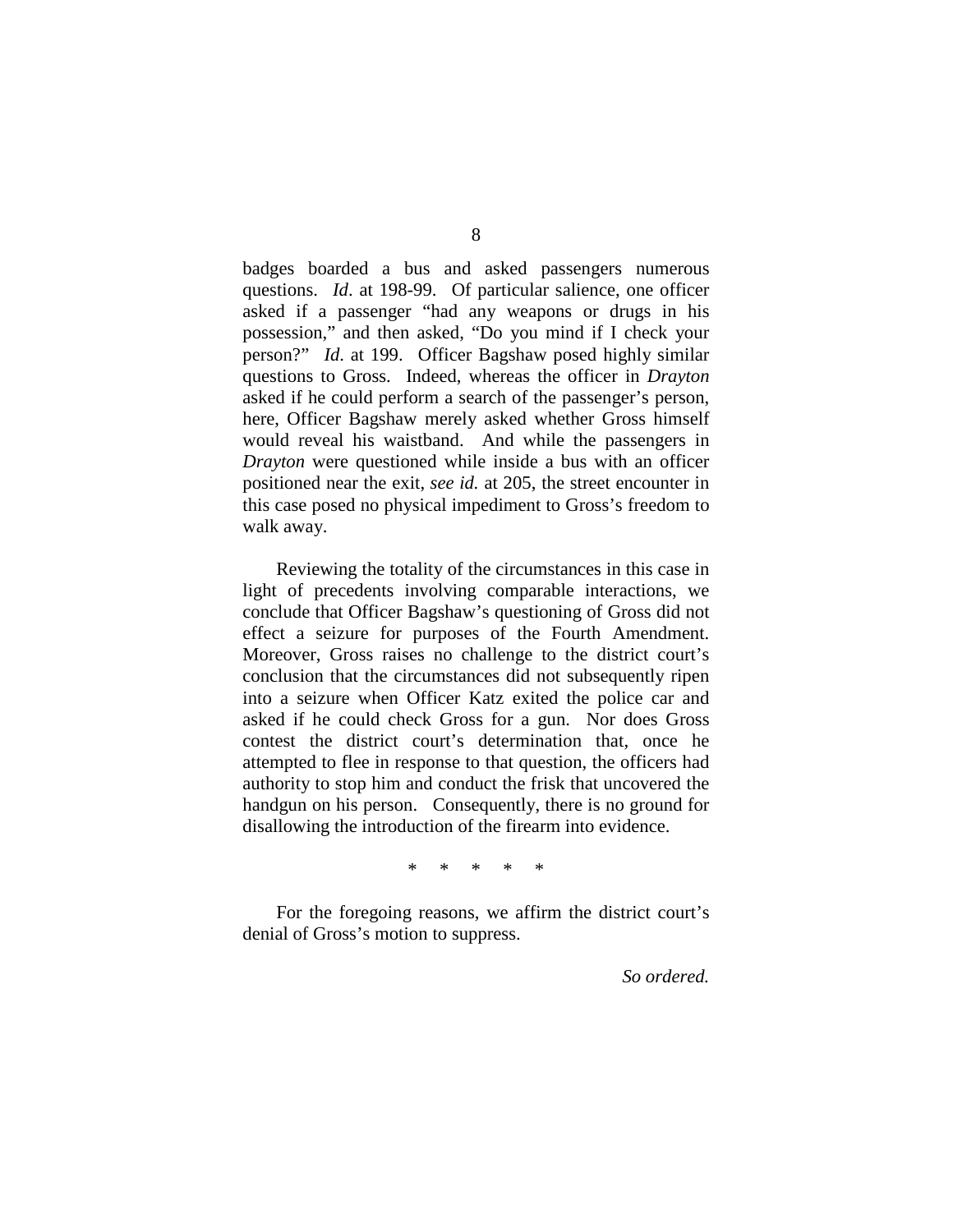## BROWN, *Circuit Judge*, concurring:

In its efforts to ferret out illegal firearms the District has implemented a "rolling roadblock." Officers randomly trawl high crime neighborhoods asking occupants who fit a certain statistical profile—mostly males in their late teens to early forties—if they possess contraband. Despite lacking any semblance of particularized suspicion when the initial contact is made, the police subject these individuals to intrusive searches unless they can prove their innocence. Our case law considers such a policy consistent with the Fourth Amendment. *See, e.g.*, *United States v. Goddard*, 491 F.3d 457 (D.C. Cir. 2007). I continue to think this is error. Our jurisprudence perpetuates a fiction of voluntary consent where none exists and validates a policy that subverts the framework of *Terry v. Ohio*, 392 U.S. 1 (1968).

**\* \* \***

"Nothing is more clear than that the Fourth Amendment was meant to prevent wholesale intrusions upon the personal security of our citizenry." *Davis v. Mississippi*, 394 U.S. 721, 726 (1969). "*Terry* for the first time recognized an exception to the requirement that Fourth Amendment seizures of persons must be based on probable cause." *Dunaway v. New York*, 442 U.S. 200, 208–09 (1979). There, the Supreme Court wisely found that where police officers "ha[ve] reason to believe [they] [are] dealing with an armed and dangerous individual . . . the[y] [] need not be absolutely certain that the individual is armed," so long as there are particularized facts that could lead a "reasonably prudent person to believe their safety or that of others [is] in danger." *Terry*, 392 U.S. at 27.

There is a further exemption beyond the narrow *Terry* rule; voluntary consent to a search dispels any "inference of coercion." *United States v. Drayton*, 536 U.S. 194, 207 (2002). Because no Fourth Amendment interest is triggered a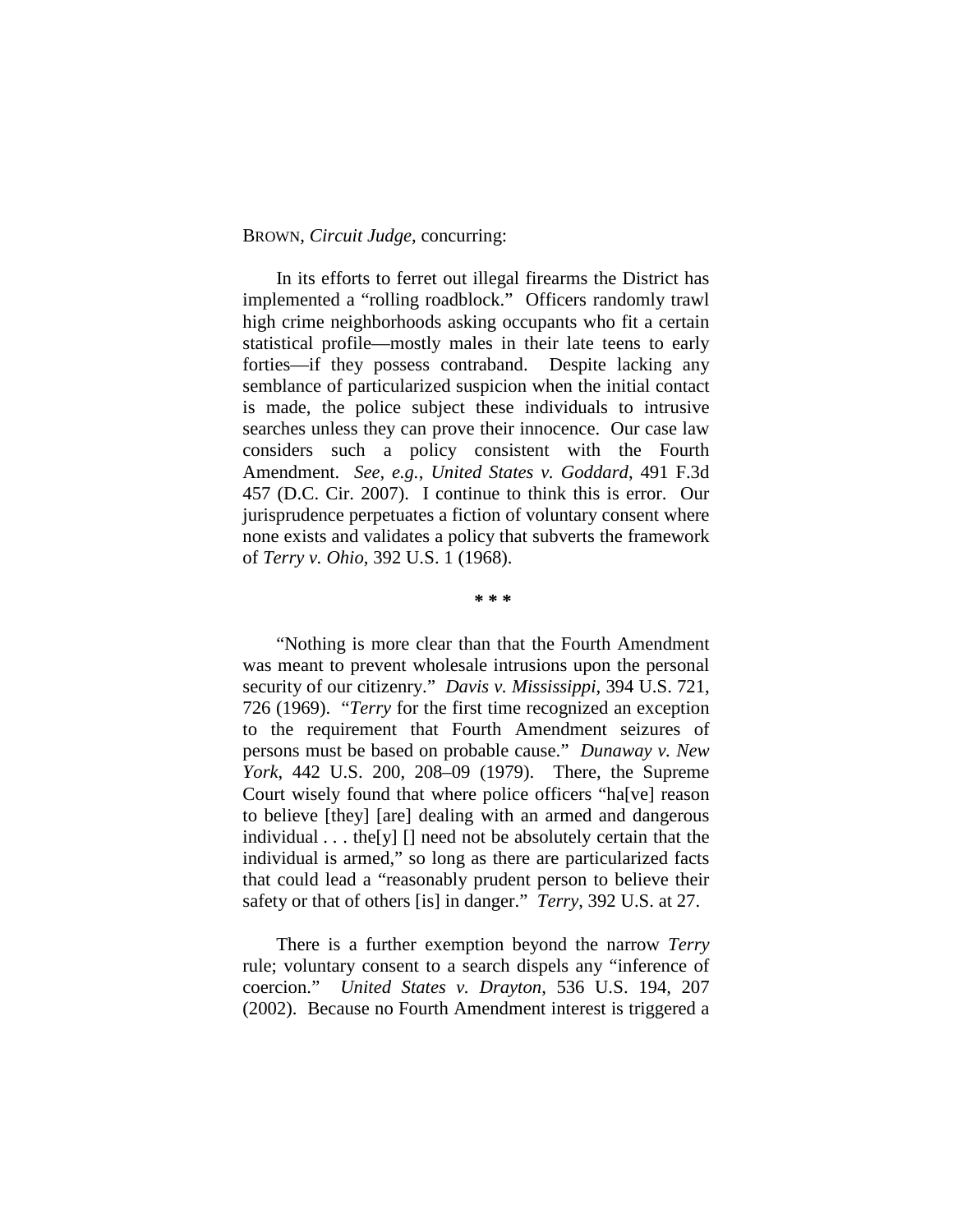search may proceed on the basis of individual consent, despite the absence of reasonable and particularized suspicion of misconduct. *See id.* at 201, 207–08; *Florida v. Rodriguez*, 469 U.S. 1, 5–6 (1984) ("[C]onsensual encounter[s] [] implicate[] no Fourth Amendment interest.").

The District's Gun Recovery Unit relies on the latitude afforded by voluntary consent to facilitate both suspicionless "consented" searches and *Terry* seizures premised on purportedly reasonable suspicions. But in the particulars of its application, the District's policy perverts the logic underlying *Terry*.

*Terry*'s premise is straightforward: "police officer[s] must be able to point to specific and articulable facts which, taken together with rational inferences from those facts, reasonably warrant [] intrusion" into a citizen's autonomy. 392 U.S. at 21. But rather than rely upon particularized suspicions in the first instance, the District maximizes its odds of illegal firearm recovery by patrolling high crime neighborhoods "looking for guns," or more accurately, looking for people likely to have guns. Transcript of Motions Hearing at 40, United States v. Gross, No. CR13-068 (D.D.C. June 17, 2013). But playing the odds is not the same thing as reasonable suspicion. *See also United States v. Black*, 707 F.3d 531, 542 (4th Cir. 2013) (mere presence in a high crime area at night does not support involuntary detention by police).

In the absence of any particularized reports, evidence, or suspicions, patrolling officers simply question every likely person they encounter. They "employ[] a simple technique: they ask[] any individual they encounter[] if he or she ha[s] a gun and then watch[] to see if that individual engage[s] in what the officers perceive<sup>[]</sup> to be suspicious behavior."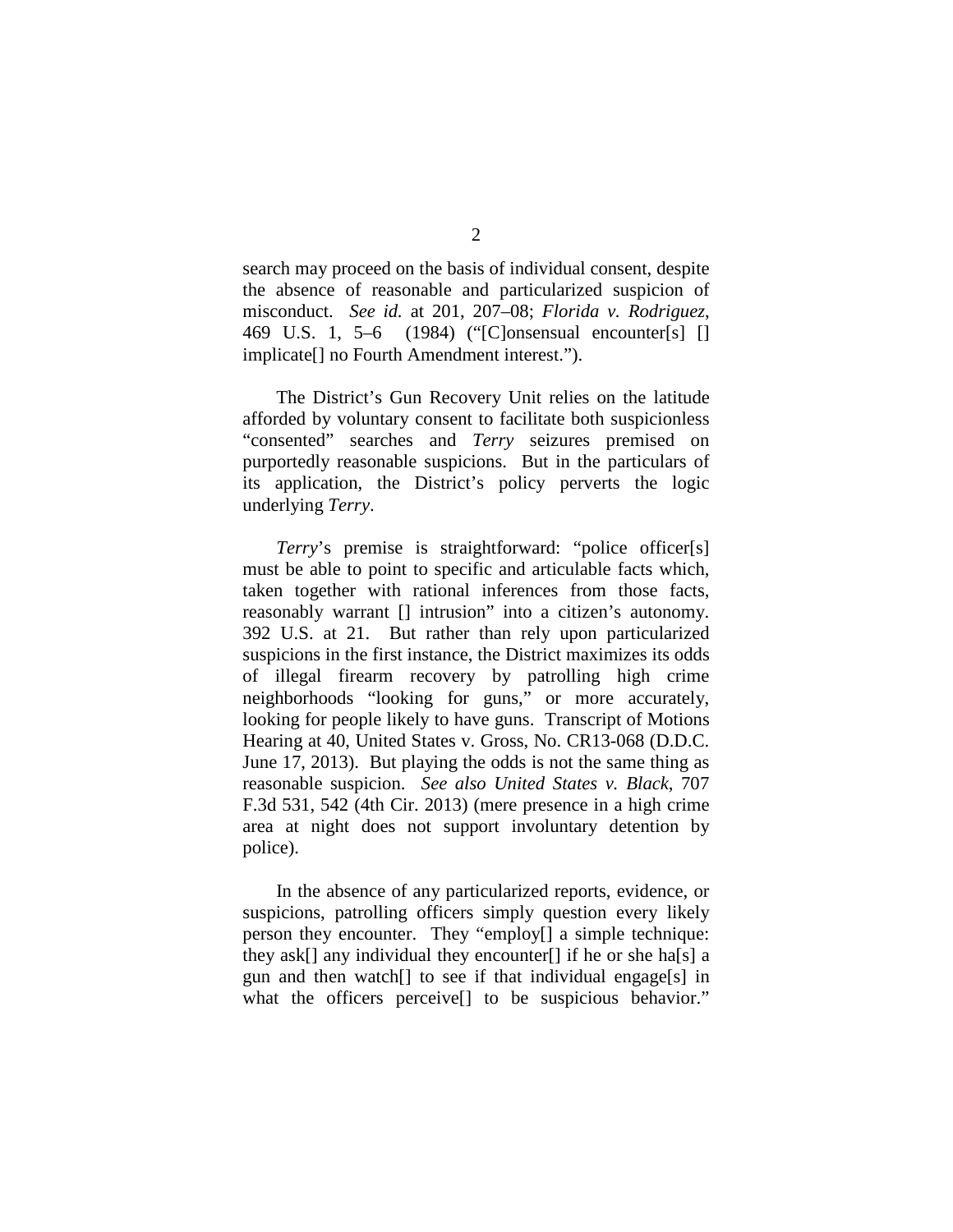*Robinson v. United States*, 76 A.3d 329, 331 (D.C. 2013). If consent to question or search is refused, officers frequently construe citizens' varied reactions to their probes as rationalizing a *Terry* stop. 1

The Gun Recovery Unit's officers have all but candidly recognized that their policy amounts to statistical gamesmanship. In a prior case involving the same policy, Officer Katz, for example, noted that the unit's officers targeted a particular "high crime" area for patrols because it "was one of [the officer's] top-yielding gun areas as far as recovering firearms off of people" and stopped an individual for questioning without "any discussion among" the officers about the rationale for the stop, where neither Officer Katz nor the other officers "[saw] anything, initially, about him" to suggest he had a gun. Transcript of Motions Hearing at 8, 24, United States v. Robinson, No. 2011-CF2-023024 (D.C. Super. Ct. May 10, 2012). *See also id.* at 29 (Officer Katz stating, "I didn't see anything that would make me think that [the defendant] had a gun," prior to questioning him about firearm possession). As the D.C. Superior Court noted, like all officers in the District's Gun Recovery Unit, "[Officer Katz] asked [the individual] whether he had a weapon, not because he had any suspicion that he did, but because that's his job. He's a gun recover[er]—and he asks *everyone*. Apparently, he goes down the street asking everyone, do you have a gun." *Id.* at 120 (emphasis added).

As a thought experiment, try to imagine this scene in Georgetown. Would residents of that neighborhood maintain

 $1$  The act of refusal itself does not, however, form the basis of the justification. *See Illinois v. Wardlow*, 528 U.S. 119, 125 (2000) ("[R]efusal to cooperate, without more, does not furnish the minimal level of objective justification needed for a . . . seizure.").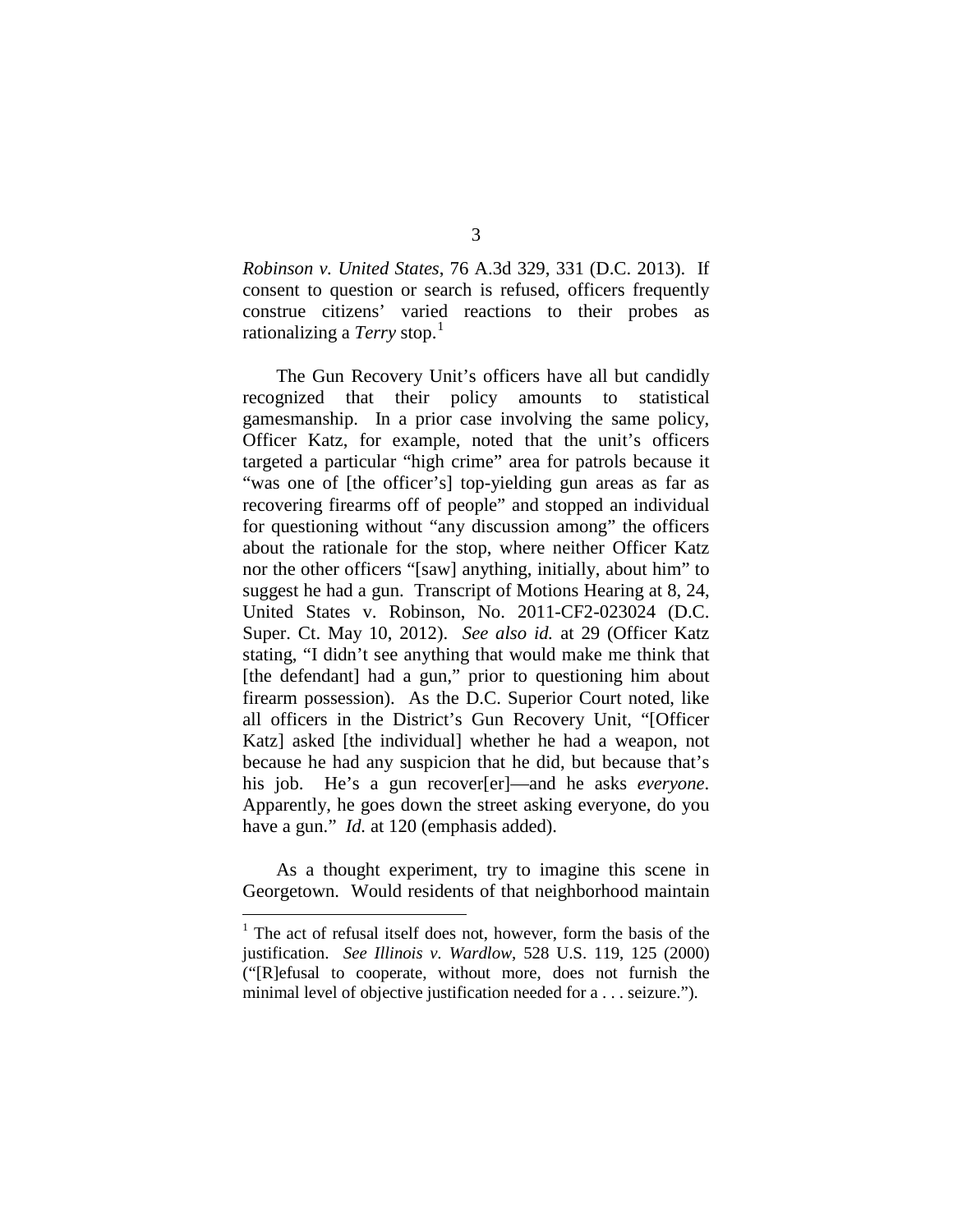there was no pressure to comply, if the District's police officers patrolled Prospect Street in tactical gear, questioning each person they encountered about whether they were carrying an illegal firearm? Nothing about the Gun Recovery Unit's modus operandi is designed to convey a message that compliance is *not* required. While viewing such an encounter as consensual is roughly equivalent to finding the latest Sasquatch sighting credible, I submit to the prevailing orthodoxy, but I continue to reject its counterintuitive premise.

Under our Circuit precedents there is little question we must treat consent to such questioning as voluntary, even when—as here—multiple officers in tactical gear engage an individual, repeatedly question him about his possession of illegal firearms, and ask that he consent to a search.Brief of Appellant at 4–6, United States v. Gross, No. 13-3102 (D.C. Cir. June 12, 2014). Our decision in *Goddard*, for example, involved facts more extreme than the present. This Court nonetheless found no *Terry* stop where four officers dressed in police gear used their patrol car to block the entrance of a gas station—where the defendant stood with a group of other young men—and then "jumped out" of their vehicle to confront them. 491 F.3d at 461–62.

Yet our case law's stubborn mythology that consent is truly voluntary belies the all but foreordained nature of the resulting search. Individuals approached by the District's Gun Recovery Unit officers know they possess little more freedom than to elect the manner in which to be skewered upon Morton's Fork.<sup>2</sup> The outcome is effectively

<sup>&</sup>lt;sup>2</sup> Morton's Fork derives from "Archbishop of Canterbury, Cardinal, and Minister of Henry VII John Morton's (supposed) method of levying forced loans by arguing that those who were obviously rich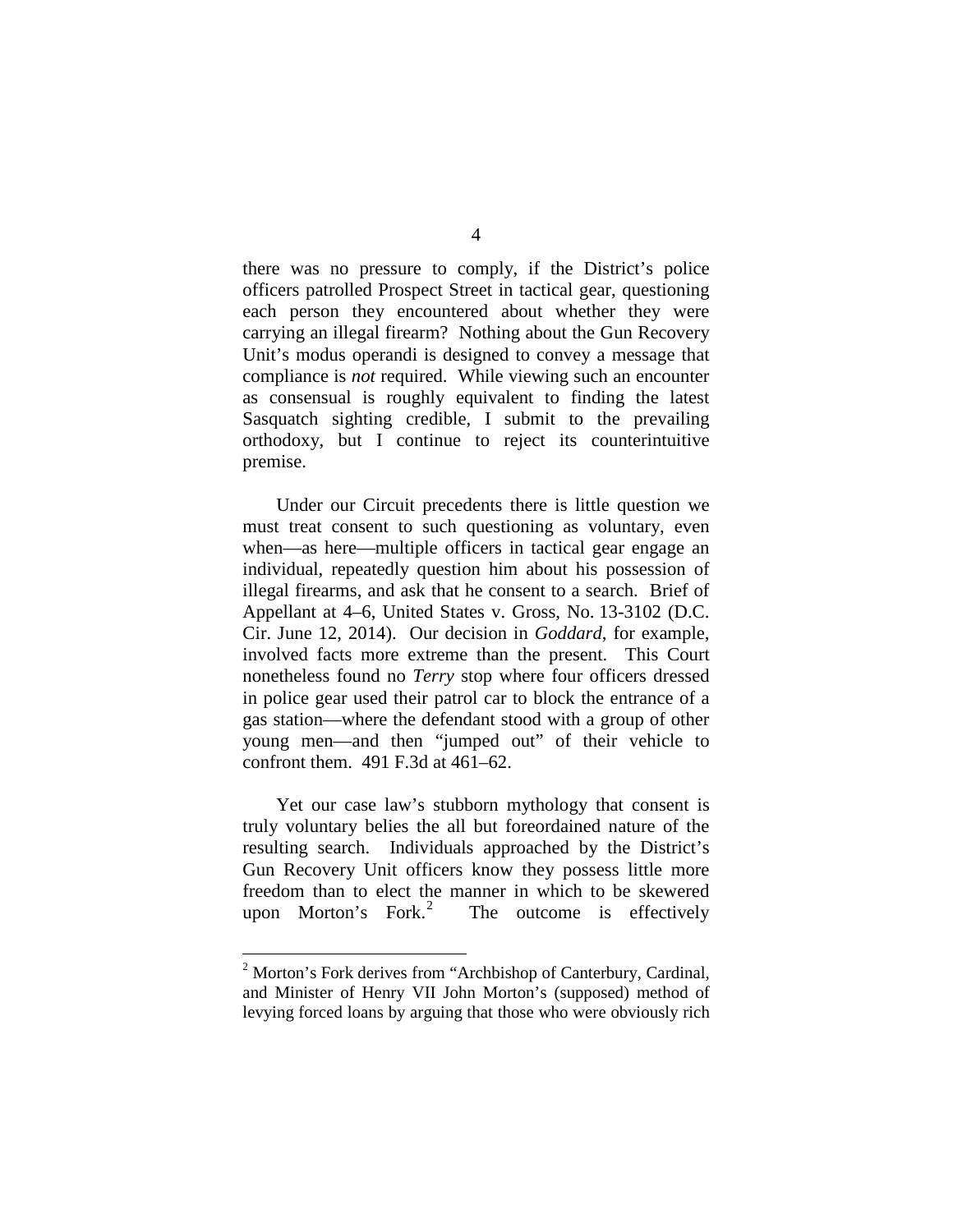predetermined. They will be searched. The choice they face is to "voluntarily" acquiesce to the officers' request or to have any reaction to the officers' inquiries—regardless of how objectively benign—serve as the factual predicate justifying a *Terry* search. *See, e.g.*, Transcript of Motions Hearing at 80, United States v. Gross (finding articulable facts warranting Officer Katz's search of Gross, who looked to the rear after noticing the officers and failed to completely comply with a request that he voluntarily show his waistband, lifting only part of his shirt).

With the guise of voluntary consent stripped away, the reality of the District's regime is revealed. It is a rolling roadblock that sweeps citizens up at random and subjects them to undesired police interactions culminating in a search of their persons and effects. If the Fourth Amendment is intended to offer meaningful protection in the context of *Terry* stops, the voluntary consent exemption cannot be used to engage with members of the public *en masse* and at random to fabricate articulable suspicions for virtually every citizen officers encounter on patrol.

"No right is held more sacred, or is more carefully guarded . . . than the right of every individual to the possession and control of his own person, free from all restraint or interference of others, unless by clear and unquestionable authority of law." *Terry*, 392 U.S. at 9. Our

 $\overline{a}$ 

could afford to pay, and those who lived frugally must have amassed savings. Hence in extended and allusive use it is: a practical dilemma, especially one in which both of the choices . . . available disadvantage or discredit the chooser." *United States v. Johnson*, 482 F. App'x 137, 145 n.14 (6th Cir. 2012) (internal punctuation marks and citations omitted).